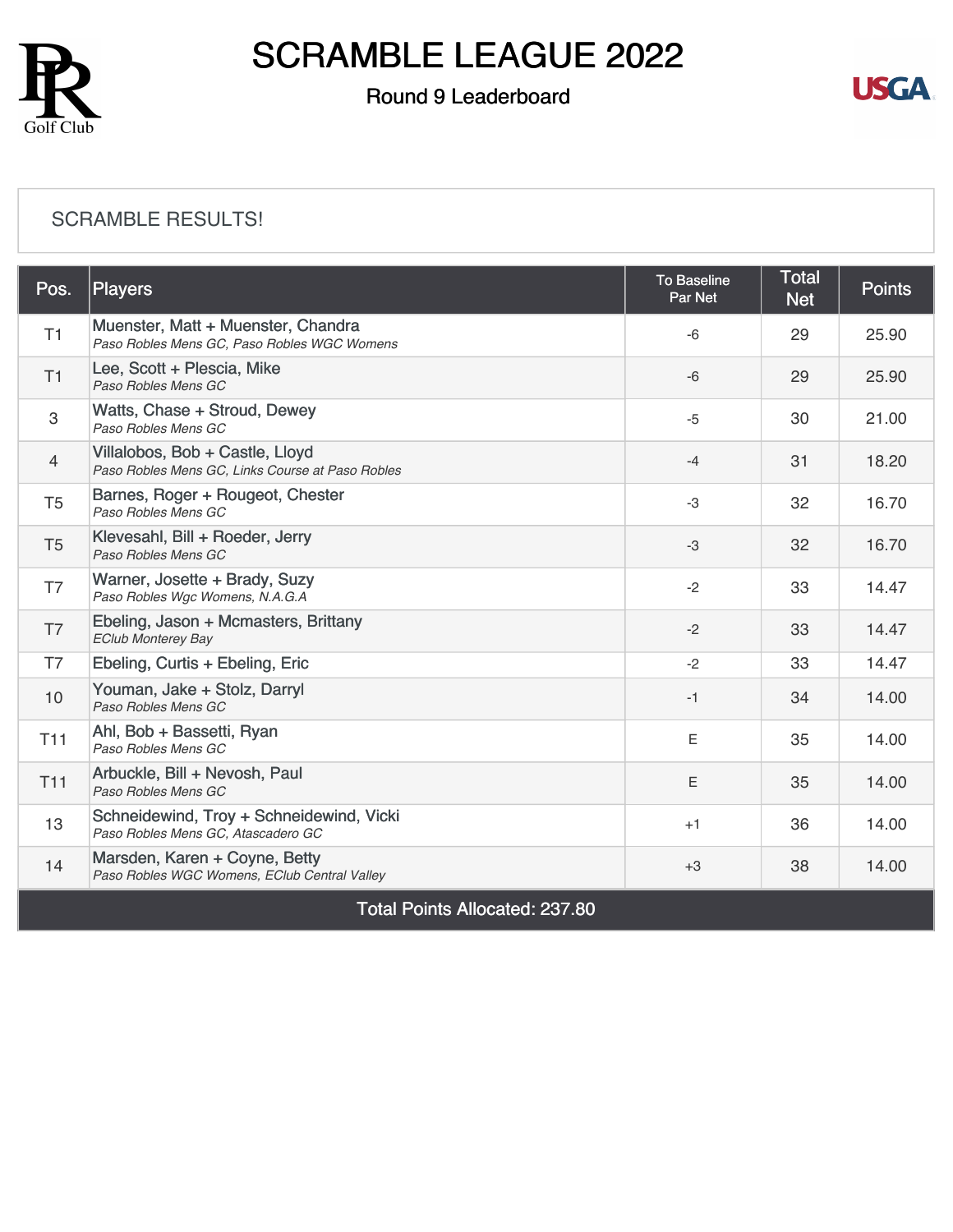

### Round 9 Leaderboard



| <b>GROSS SKINS!</b> |              |
|---------------------|--------------|
| Players             | <b>Skins</b> |
| No skins won        |              |
| No skins won        |              |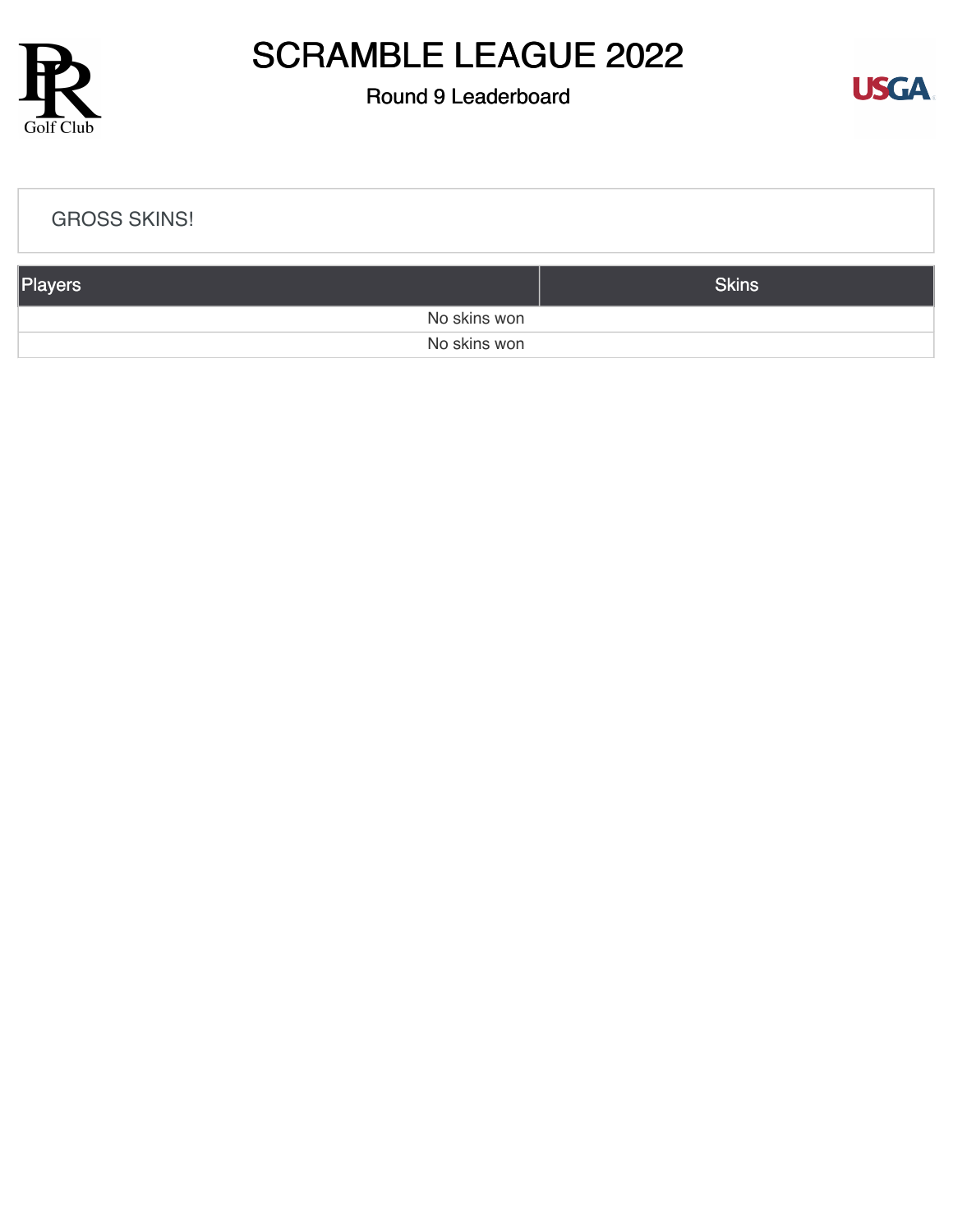

### Round 9 Leaderboard



#### [NET SKINS!](https://static.golfgenius.com/v2tournaments/8428223334390480441?called_from=&round_index=9)

| <b>Players</b>                                                                    | <b>Skins</b> | <b>Purse</b> | <b>Details</b>         |
|-----------------------------------------------------------------------------------|--------------|--------------|------------------------|
| Warner, Josette + Brady, Suzy<br>Paso Robles Wgc Womens, N.A.G.A                  |              | \$93.33      | Eagle on 1, Eagle on 3 |
| Muenster, Matt + Muenster, Chandra<br>Paso Robles Mens GC, Paso Robles WGC Womens |              | \$46.67      | Eagle on 9             |

Total Purse Allocated: \$140.00